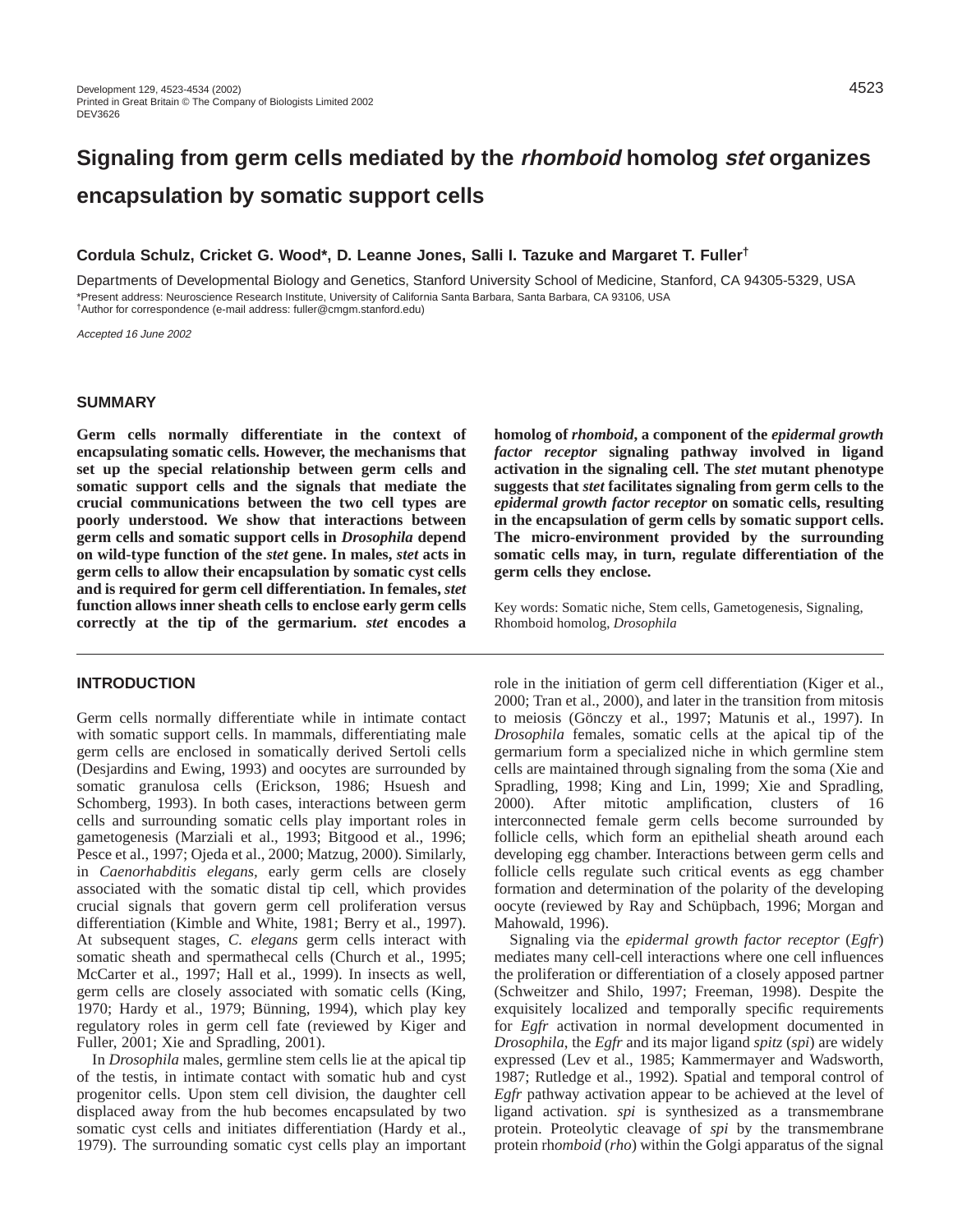#### 4524 C. Schulz and others

sending cell produces a potent diffusible ligand (Rutledge et al., 1992; Schweitzer et al., 1995; Golembo et al., 1996; Lee et al., 2001; Urban et al., 2001). Expression of *rho* is spatially and temporally controlled, providing developmental specificity to activation of the *Egfr* pathway (Bier et al., 1990)

In *Drosophila* oogenesis, germ cells signal via the germline *Egfr* ligand *gurken* (*grk*) to specify the correct behavior of follicle cells in encapsulating each individual cluster of 16 germ cells (Goode et al., 1992), and later to pattern the follicle cell layer (Schüpbach, 1987; Gonzales-Reyes et al., 1995). So far it has been unclear how *Egfr* is activated during oogenesis. Germline clones mutant for *rho* produced wild-type eggs, suggesting that *rho* is not required in germ cells. Instead, *rho* is expressed in follicle cells depending on *Egfr* activation (Ruohola-Baker et al., 1993), most likely to spread and amplify the initial signaling event (Wasserman and Freeman, 1998).

We show that *stet*, a homolog of *rho*, plays a crucial role in signaling from germ cells to somatic cells. Wild-type function of *stet* is required for encapsulation of germline stem cells and their progeny by somatic support cells and germ cell differentiation in both *Drosophila* males and females. Clonal analysis and rescue experiments in testes have demonstrated that *stet* function is required in germ cells. The conserved protease motif in the Stet protein (Urban et al., 2001) and its subcellular localization (Ghiglione et al., 2002) suggest that *stet* functions through the same biochemical mechanism as *rho*. In support of this, expression of *rho* in germ cells rescued the *stet* mutant testes phenotype. We propose that *stet* activates signaling from germ cells to the *Egfr* on somatic support cells to set up the crucial associations between germ cells and soma that are required for normal gamete differentiation.

#### **MATERIAL AND METHODS**

## **Fly strains**

Flies were raised on standard cornmeal molasses agar medium at 25 $\degree$ C. The original allele *stet*<sup>871</sup> was identified in an EMS screen for male sterility by J. Hackstein. Seven *stet* alleles (*stet1, 2, 3, 8A, 8B, 8F, 9*) were isolated on a *red, ebony* chromosome in a screen in our laboratory for EMS induced mutations that failed to complement a chromosome carrying the *stet<sup>871</sup>* allele. Six additional *stet* alleles (*stetZ3-0369, z3-4806, z3-3671, z3-0919, z3-3835, z3-2244*) were identified as male sterile mutations by B. Wakimoto and D. Lindsley in a collection of 12000 EMS-induced viable lines generated in the laboratory of C. Zucker. We identified these Zucker lines as carrying *stet* alleles by failure to complement the *stet871* allele. All other *Drosophila* mutants and balancer chromosomes are as described elsewhere (Lindsley and Zimm, 1992).

## **stet mapping**

The *stet<sup>871</sup>* mutation was mapped by recombination between *roughoid* (*ru*) and *hairy* to 1.4 map units proximal to *ru. stet* was localized to polytene interval 62A1 with the following deficiencies generated in our laboratory: *stet* was uncovered by *Df(3L)29b* (61C;62A5) and *Df(3L)PX62* (62A1), but not by *Df(3L)PX49-15* (62A1;A8). The generation of deficiencies and their breakpoints are described elsewhere (Schulz et al., 2002). The *stet* mutant phenotype was analyzed in flies trans-heterozygous for loss-of-function alleles *stet*<sup>871</sup>, *stet*<sup>2</sup> and *stet*<sup> $z3-3671$  over *Df*(3*L)PX62*. *stet*<sup>871</sup>, *stet*<sup>2</sup> and</sup> *stet*<sup>23-3671</sup> displayed the same phenotype trans-heterozygous to each other as over *DF(3L)PX62*. However, *stet<sup>871</sup>* and *stetz3–3671* carried additional mutations on their chromosomes, giving rise to stronger phenotypes in ovaries when homozygous. Unless otherwise stated, images of *stet* mutant gonads shown were from *stet871/Df(3L)PX62* animals.

## **X-gal staining, immunofluorescense and histochemistry, GAL4/UAS expression studies**

Ovaries and larval testes were stained for immunofluorescence, histochemistry, or β-galactosidase activity following standard protocols (Ashburner, 1989). Testes used for anti-Map-kinase immunohistochemistry were dissected in testes buffer with phosphatase inhibitors (10 mM Tris-HCl, pH 6.8, 180 mM KCl, 50 mM NaF, 10 mM NaVO4 and 10 mM β-glycerophosphate) before the staining procedure. Immunofluorescence experiments on squashed testes were performed as described previously (Hime et al., 1996). The hybridoma/monoclonal antibodies mouse anti-α-spectrin (1:5) (developed by D. Branton and R. Dubreuil), mouse anti-fasciclin III (1:10) (developed by C. Goodman) and mouse anti-Sxl (1:200) (developed by P. Schedl) were obtained from the Developmental Studies Hybridoma Bank developed under the auspices of the NICHD and maintained by The University of Iowa, Department of Biological Sciences, Iowa City, IA 52242. The monoclonal mouse anti-Mapkinase antibody (Sigma) was used at 1:200, polyclonal rabbit antiphosphorylated Histone-H3 antibody (Upstate Biotechnology, NY) was used at 1:100. Secondary antibodies (Jackson Immuno Research Laboratories) were used at 1:200. DAPI (Sigma) was used at 1 µg/ml. Counts of cell types were performed by scoring 20 to 50 testes or ovarioles of wild-type and *stet* mutant animals. Expression of UASconstructs under control of the GAL-4 activator proteins (Phelps and Brand, 1998) were temporally controlled by growing flies at 18°C and shifting them to 29°C as larvae, pupae or adults.

#### **In situ hybridization**

Whole-mount in situ hybridization was performed as described by Tautz and Pfeifle (Tautz and Pfeifle, 1989), with modifications for RNA probes described by Klingler and Gergen (Klingler and Gergen, 1993). Ribonucleotide probes were generated from linearized plasmid using the Roche Molecular Biochemicals (Indianapolis) RNAlabeling kit.

#### **Clonal analysis**

The alleles *stet<sup>871</sup>* and *stetZ3-3671* were recombined onto FRT-80 chromosomes (FRT-80-stet). Males carrying the FRT-80-stet chromosome and control animals carrying the FRT-80 chromosome were crossed to females carrying the FLP recombinase gene under control of a heat-shock promoter and a FTR-80 chromosome marked with a nuclear targeted GFP (FRT-80-GFP). Progeny were heatshocked during pupal stages or as adults for 2 hours in a 37°C waterbath. Testes from adult males were dissected 7 to 10 days after heat-shock. On average, one out of seven testes showed GFP-negative clones. Under these conditions, control animals often contained several clusters of GFP negative cells, while males carrying the FRT-80-*stet* chromosome usually contained only one cluster of GFP negative clones (nine out of 10 testes with clones scored).

#### **Molecular cloning**

All molecular techniques were performed using standard protocols (Sambrook et al., 1989). The genomic walk across cytological region 62A is described elsewhere (Schulz et al., 2002). The left molecular breakpoint of *Df(3L)PX62* mapped in cosmid 116G11, in the 5′ nontranslated region of the rho gene. The right breakpoint of *Df(3L)PX62* mapped in cosmid 6814, 250 bp 5′ of the *Drosophila puromycinsensitive aminopeptidase* gene translational start. 11 of the 12 potential transcription units in the 62A1 area were determined not to be *stet* by several approaches. Some of the transcription units were excluded because known mutant alleles complemented *stet* mutants. Others were excluded because genomic rescue constructs potentially containing the whole transcription units did not rescue the *stet* mutant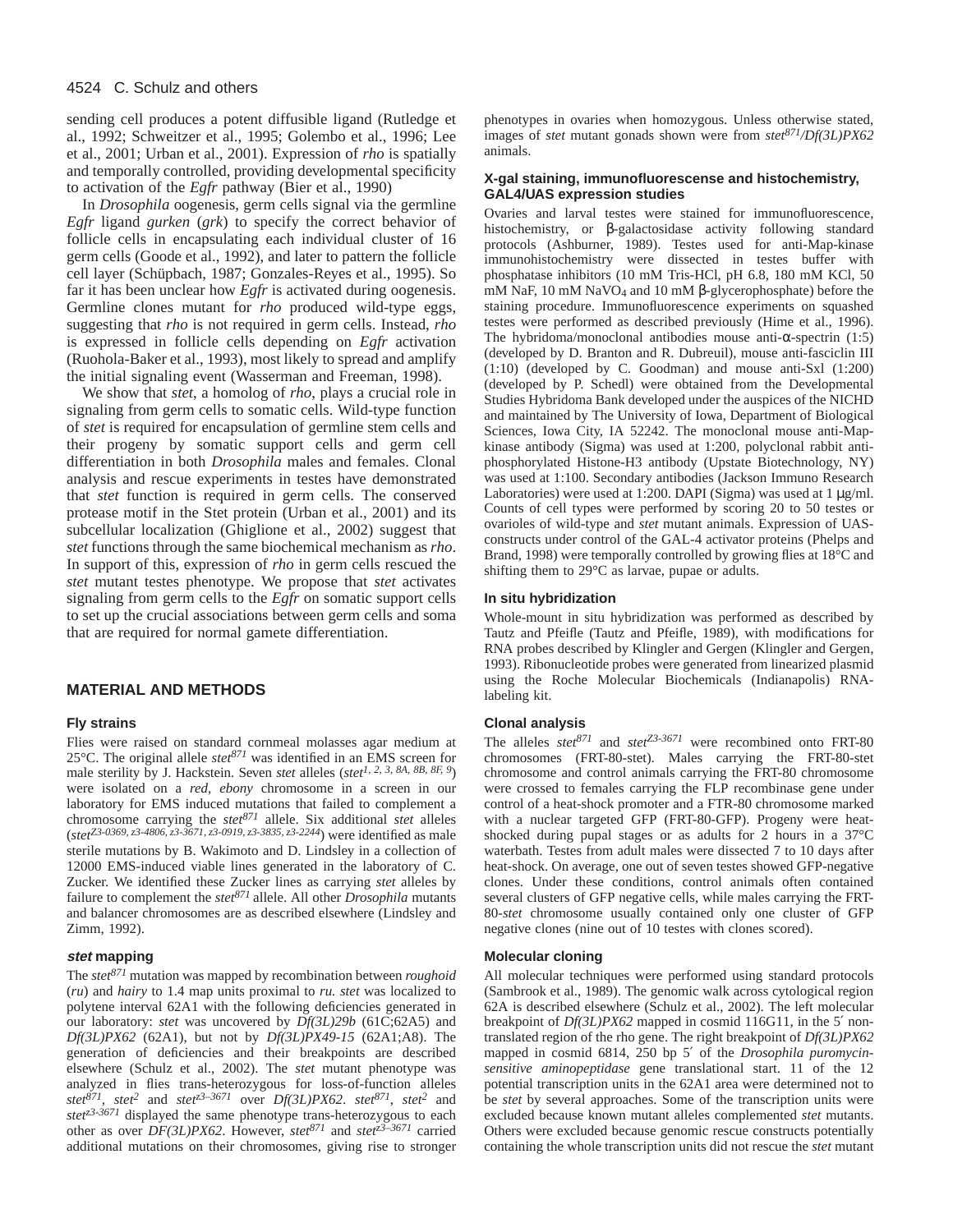

phenotype when introduced into flies by P-element-mediated transformation (Spradling, 1986). Finally, for those of the 11 transcription units expressed in testes, we did not detect lesions in the coding regions when sequencing several strong *stet* alleles. Molecular information about the 62A area, cDNA clones of transcripts in this interval, as well as information about their expression pattern, and several genomic rescue constructs are available from the authors on request.

# **RESULTS**

# **stet function is required for male germ cell differentiation**

Wild-type function of the *stet* locus is required for male germ cells to proceed through early stages of differentiation. Lossof-function stet mutant males were viable but sterile. Adult *stet* mutant males had tiny testes filled with small cells (Fig. 1B, arrowheads) resembling cells normally found only at the tip of wild-type testis (Fig. 1A, arrowhead). Early male germ cells failed to differentiate and instead accumulated in third instar larval testes from loss-of-function *stet* animals, based on appearance in phase contrast and DIC microscopy, nuclear size in DAPI-stained preparations (data not shown) and expression of cell-type specific markers. In wild type, early germ cells **Fig. 1.** Early germ cells accumulate in *stet* mutant testes. (A,C,E,G,I) Wild-type and (B,D,F,H,J) *stet* mutant testes, apical tips towards the left. Scale bars: 0.1 mm. (A,B) Phase-contrast images of adult (A) wild-type and (B) *stet <sup>871</sup>* mutant testes; small early germ cells (arrowheads) at the apical tip of wild-type testes and throughout *stet* mutant testes. Larger spermatocytes (black arrow) displaced away from the tip, differentiating round spermatids (white arrow) along the coil of the testis, bundles of elongated spermatids (ST), in wild type as indicated. (C,D) Third instar larval testes showing cells expressing the S3-46 marker (C) at the tip of wild-type testis (arrowhead) and (D) filling almost the entire *stet* mutant testis. (E,F) Third instar larval testes from (E) wild-type and (F) *stet* stained with anti-FasIII (red) and anti-phosphorylated Histone-H3 (green). Single antiphosphorylated H3-positive cells are indicated by arrowheads. Dividing spermatogonia (arrow) are seen as clusters of eight anti-phosphorylated Histone-H3 positive cells in wild type. (G,H) Third instar larval testes stained with anti-FasIII (green) and anti- $\alpha$ -spectrin (red) of (G) wild-type and (H) *stet* with α-spectrin staining in spectrosomes (arrowheads) and in branched fusomes (arrows). Note slightly enlarged apical hub (green) in *stet* mutant testis compared with wild type. (I,J) In situ hybridization with *esg* mRNA in adult (G) wild-type and (H) *stet* mutant testes. Arrows indicate *esg*-positive cells at tip in wild type.

(stem cells, gonialblasts and spermatogonia) are located at the apical tip of the testis (Fig. 2A) and express the *lacZ* enhancer trap marker S3-46 (Fig. 1C, arrowhead). Spermatocytes are located more distally, fill most of the larval testis and do not express the S3-46 enhancer trap marker. Larval testes from *stet* mutant males were filled with cells expressing β-galactosidase from the S3-46 marker, suggesting that they were early germ cells (Fig. 1D).

In wild-type testes, mitotically active early germ cells were observed exclusively at the apical tip upon staining with antiphosphorylated Histone-H3 antibody. Germline stem cells and gonialblasts divide as single cells (Fig. 1E, arrowheads), while spermatogonia divide in groups of two, four or eight cells (Fig. 1E, arrow). In *stet* mutants, many phosphorylated Histone-H3 positive cells were scattered throughout the testes, suggesting that the early germ cells accumulating in *stet* mutant testes remained mitotically active. Many anti-phosphorylated Histon-H3-positive cells were detected as single cells throughout *stet* mutant testes (Fig. 1F, arrowheads), indicating that cells with stem cell or gonialblast identity had been displaced away from the tip.

*stet* mutant testes appeared to contain a mixture of germ cells with stem cell, gonialblast and spermatogonial identities. In wild-type testes,  $\alpha$ -spectrin is localized to a ball-shaped spectrosome in germline stem cells and gonialblasts and to the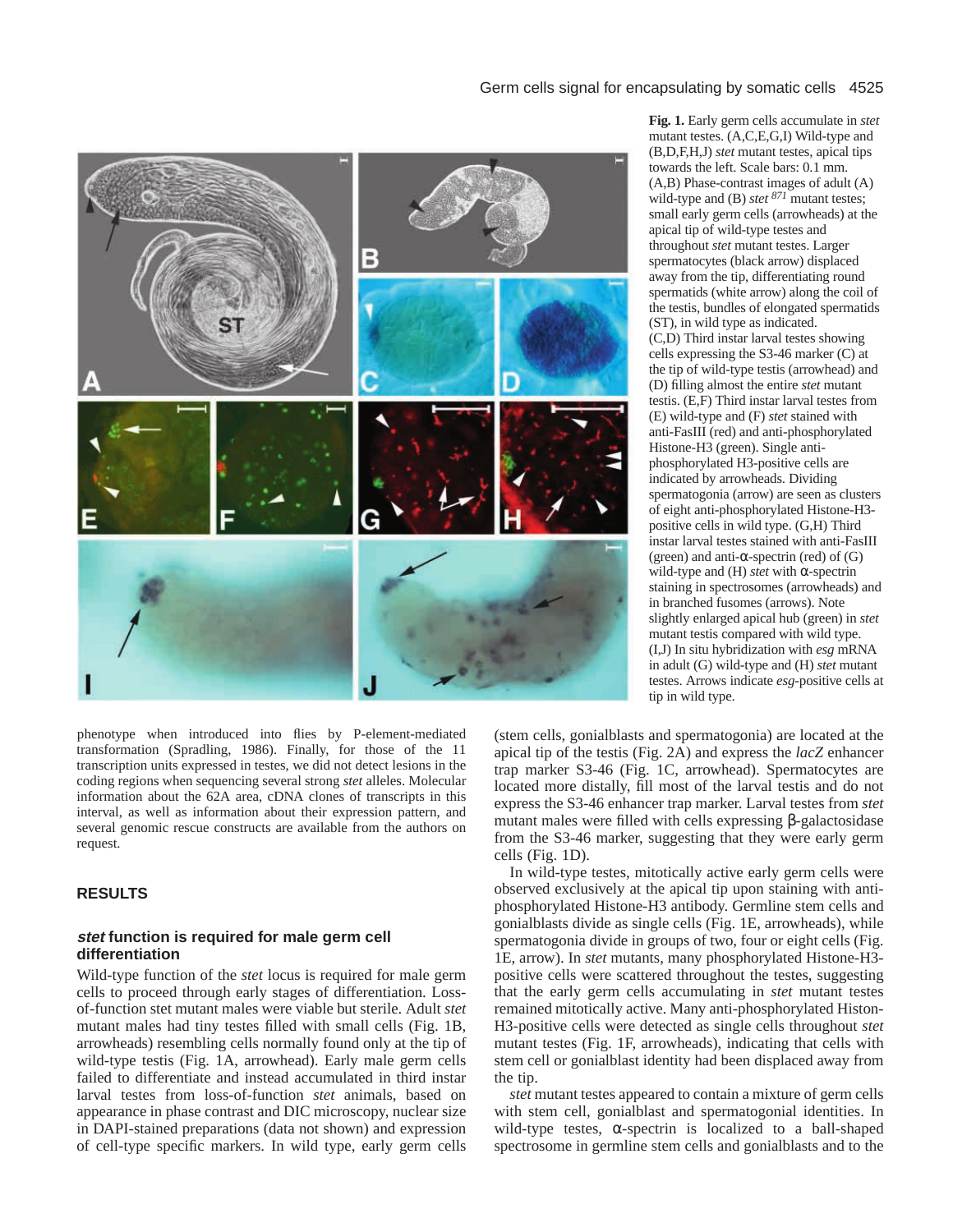

**Fig. 2.** Somatic cyst cells do not correctly surround germ cells in *stet* mutant testes. (A) Diagram of a cross-section through the apical tip of a wild-type testis. Germ cells in blue, somatic cyst cells in yellow. Germline stem cells (S) and cyst progenitor cells (CP) next to the apical somatic hub (red); gonialblast (G), spermatogonia (SP) and somatic cyst cells (SC), as indicated. (B-G) Testes from (B,D,F) wild type and (C,E,G) *stet* mutants. Asterisks indicate apical tips. Scale bars: 0.1 mm. (B,C) Third instar larval (B) wild-type and (C) *stet* mutant testis tip stained with anti-FasIII (red) to label the hub and anti-Tj (green) to label cyst progenitor nuclei next to the hub (arrowheads). Cyst cell nuclei are displaced away from the hub (arrows). (D,E) Third instar larval wild-type and *stet* mutant testis tip stained for β-galactosidase activity from the 17-en-40 marker. (D) Wild-type: cyst cells extend to surround the germ cells (arrows). (E) *stet*: β-galactosidase is detected in dots (arrows) and small cytoplasmic extensions (arrowheads). (F,G) Adult wild-type and *stet* mutant testis tip expressing UAS-GFP under control of the *ptc*-GAL4 activator. (F) Wild-type: GFP is detected in extensions (arrows) surrounding the germ cells. (G) *stet*: GFP is mostly detected in dots (arrows) and a few extensions (arrowheads).

branched fusome structure passing through the intercellular bridges between spermatogonia (Fig. 1G). In wild-type testes, 10 to 20 cells with a spectrosome dot could be detected at the apical tip. In *stet* mutant testes, we detected 20 to 40 cells with spectrosome dots (Fig. 1H, arrowheads) at the apical tip, and many cells with a spectrosome dot displaced away from the tip, suggesting an increased number of stem cells and/or gonialblasts. However, most of the small germ cells accumulating in *stet* mutant testes were interconnected by



**Fig. 3.** Wild-type function of *stet* is required in the male germline. (A) Apical tip of a testis expressing nuclear ubiquitin-GFP. Nuclei of early germ cells at the apical tip and spermatocytes are seen as round GFP-signals (arrowheads), while nuclei of somatic cyst cells appear triangular (arrows). (B) Wild-type control clones (outlined) marked by lack of nuclear targeted GFP. Somatic cyst cell nuclei were detected associated with these clones out of focus in the image shown. (C) Same testes as in (B) double labeled for GFP and DAPI (red). GFP-negative cells in control clones differentiate normally and have large size DAPI-stained spermatocyte nuclei (arrowheads). (D) *stet* mutant germline clone (outlined) marked by lack of nuclear targeted GFP. (E) Same clone as in D double labeled for GFP and DAPI (red), GFP-negative cells contain small bright DAPI-stained nuclei. (F) *stet* mutant germline clone. No triangular GFP-positive nuclei were detected on top, under or beside the clone; dying cells in *stet* mutant testes autofluoresce (arrowhead). (G) Cells in a *stet* mutant clone (arrowheads) express *piwi*-RNA, a marker usually expressed only in early germ cells at the apical tip (arrow). (H-L) Immunofluorescence staining with anti-Tj. (H) Cyst cell nuclei (arrows) at the tip of a *stet*/+ testes. (I) Clone of *stet* mutant germ cells located further basally in the testes shown in H; *stet* mutant germ cells appear slightly brighter than the surrounding *stet*/+ spermatogonia because of background staining. No Tj-positive cyst cell nuclei were detected associated with the *stet* mutant germ cells. (J,K) Examples of *stet* mutant germ cell clones associated with (J) one and (K) two Tj-positive nuclei (arrows). (L) Cyst cell nuclei (arrows) stained for the late cyst cell marker Eya were associated with neighboring *stet*/+ spermatocytes, but not with the clone of *stet* mutant germ cells in the center of the image. (M-P) DAPI images of clones corresponding to images in I-L, respectively. Note the many small brightly stained nuclei. Scale bars: in A, 0.1 mm for A-F; in G, 0.1 mm; in H, 0.1 mm; in I, 0.1 mm for I-P.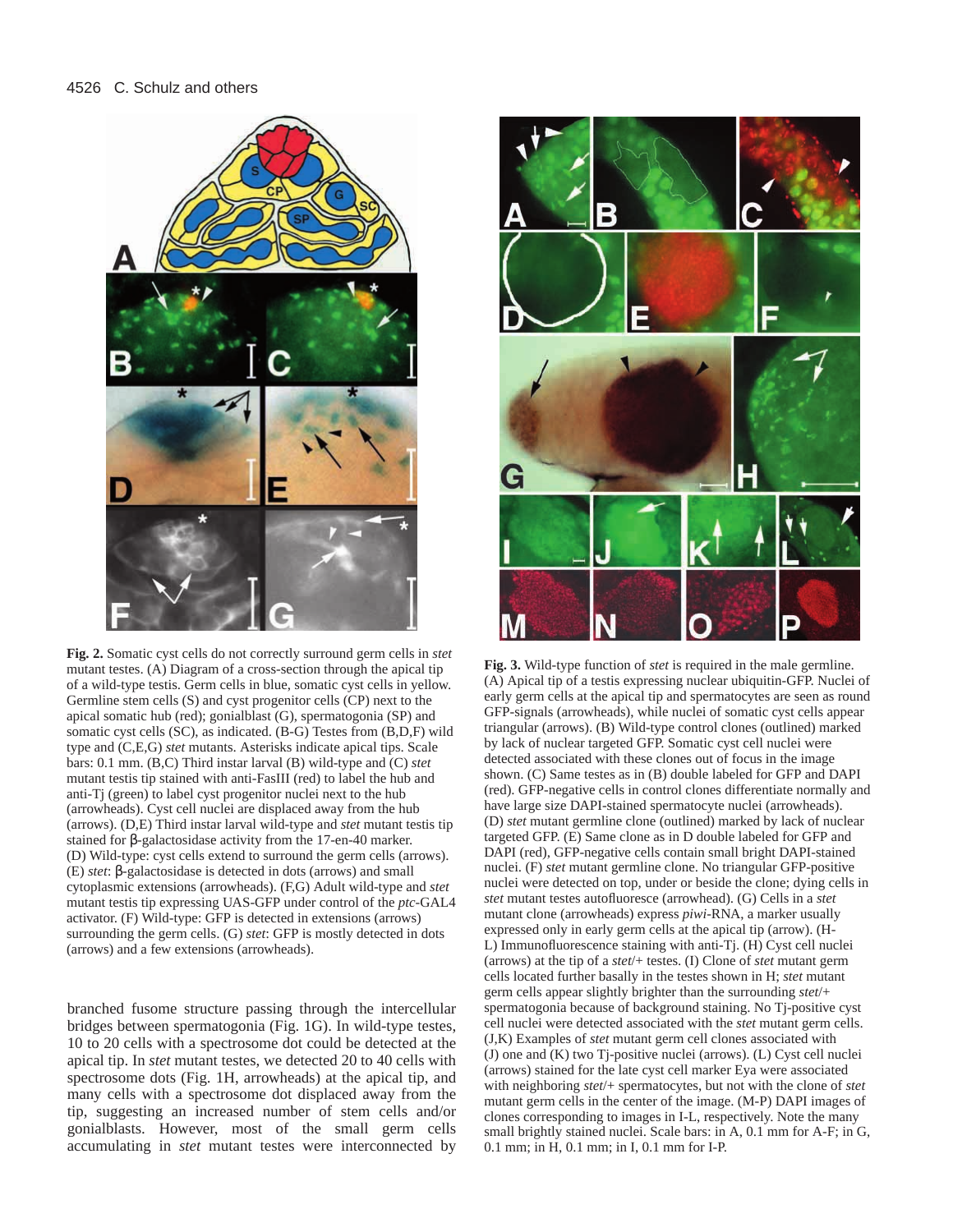

**Fig. 4.** Defects in *stet* mutant ovarioles. DAPI staining of (A) wildtype and (B-D) *stet* mutant ovarioles in the same magnification, apical tips towards the left, germarium (g) at the apical tip. Scale bar: 0.1 mm. (A) Wild-type ovariole showing egg chambers at different developmental stages; nurse cells (nc) and oocyte (oc) as indicated, egg chambers contain 16 germ cells. (B) Ovariole from a young *stet* mutant female showing egg chambers at many stages. Note egg chambers with different sized nurse cell nuclei (arrowheads). (C) Egg chambers from a young *stet* mutant female showing abnormal numbers of germ cells, as indicated. (D) Ovariole from a 10-day-old *stet* mutant female showing germ cells at the apical tip (arrow) and degenerating egg chamber (arrowhead).

short, branched fusomes, suggesting spermatogonial identity (Fig. 1H, arrows).

Staining for *escargot* (*esg*) mRNA also suggested an increased number of cells with stem cell characteristics. In wild-type, *esg* mRNA was detected in the somatic hub cells and in the five to nine germline stem cells around the hub (Fig. 1I, arrow), but not in gonialblasts and spermatogonia. *stet* mutant testes had in average 40 *esg*-positive cells, ranging from the normal five to more than 100, with some at the apical tip and some displaced away from the apical tip (Fig. 1J, arrows).

Staining for somatic hub cell *lacZ* enhancer trap markers (254, S2-11) or the hub cell surface marker Fasciclin III (FasIII) revealed that somatic hub cells were present at the apical tips of *stet* third instar larval testes (Fig. 1F,H). However, the hub often appeared slightly enlarged and less tightly packed

# Germ cells signal for encapsulating by somatic cells 4527

than in wild type (Fig. 1E,G), much as in agametic testes from sons of *oskar* mutant mothers (Gönczy et al., 1992).

In wild-type testes, somatic cyst progenitor cells act as stem cells for the cyst cell lineage (Gönczy and DiNardo, 1996) and lie next to the hub adjacent to germ line stem cells (Fig. 2A). The cyst progenitor cells produce somatic cyst cells, two of which encapsulate each gonialblast and its progeny throughout all subsequent stages of male germ cell differentiation. Somatic cyst cells and cyst progenitor cells were present in loss-offunction *stet* mutant testes based on the presence of *traffic jam* (*tj*) protein (Fig. 2C), a transcription factor detected in nuclei of cyst progenitors and early somatic cyst cells in wild-type (Fig. 2B). The number of Tj-positive somatic cyst cell nuclei detected in *stet* mutant testes varied, ranging from 20 to 90, compared with 70 to 80 Tj-positive somatic cyst cell nuclei detected in wild-type testes. Somatic cyst cells were also detected in *stet* mutant testes by several nuclear targeted *lacZ* enhancer-trap markers (11, 600, 473, data not shown).

# **stet is required for encapsulation of male germ cells by somatic cyst cells**

Despite the presence of somatic cyst cell nuclei, cyst cells did not appear to envelop germ cells in *stet* mutant testes. In wild type, somatic cyst progenitors and cyst cells surround early germ cells in a net-like pattern that can be visualized using cytoplasmic cyst cell markers. In wild-type testes, βgalactosidase activity encoded by the 17-en-40 insert (*wingless-lacZ* enhancer trap marker) was detectable throughout the cell body and cytoplasmic extensions of somatic cyst cells as they surround the developing germ cells (Fig. 2D, arrows). In *stet* mutant testes stained for the same cytoplasmic cyst cell marker, cyst cells appeared round (Fig. 2E, arrows), with a small percent (10-30%) having detectable short cytoplasmic extensions (Fig. 2E, arrowheads). Similar results were obtained by expressing a cytoplasmic UAS-GFP under the control of the *patched*-GAL4 (*ptc*-GAL4) transcriptional activator. In wild-type testes, the GFP-positive cytoplasm of somatic cyst cells formed a net-like pattern surrounding the germ cells (Fig. 2F, arrows). In contrast, in *stet* mutant testes cyst cells were mostly detected as round GFPpositive structures (Fig. 2G, arrows), and only a few GFPpositive cytoplasmic extensions were observed (Fig. 2G, arrowheads). The number of somatic cyst cells in *stet* mutant testes detected with cytoplasmic markers (ranging from seven to 46) was lower than the number of cyst cells (20 to 90) detected with the nuclear marker Tj.

Analysis of male germline clones indicated that *stet* function is required in germ cells. Clones of cells that lack the *stet* gene were generated in *stet*/+ animals using a FRT/FLP recombination system (Xu and Rubin, 1993) and identified by lack of expression of a nuclear targeted GFP (see Materials and Methods). GFP is expressed under control of the ubiquitin promotor, allowing for detection of both, the round nuclei of germ cells (Fig. 3A, arrowheads) and the triangular shaped nuclei of somatic cells (Fig. 3A, arrows). Control clones wildtype for *stet* produced clusters of GFP-negative germ cells (Fig. 3B, circles) that developed normally into spermatocytes, based on appearance by phase contrast microscopy (data not shown) and nuclear size when stained with DAPI (Fig. 3C). In contrast, *stet/stet* mutant germ cells did not differentiate into spermatocytes. Instead, germline clones produced large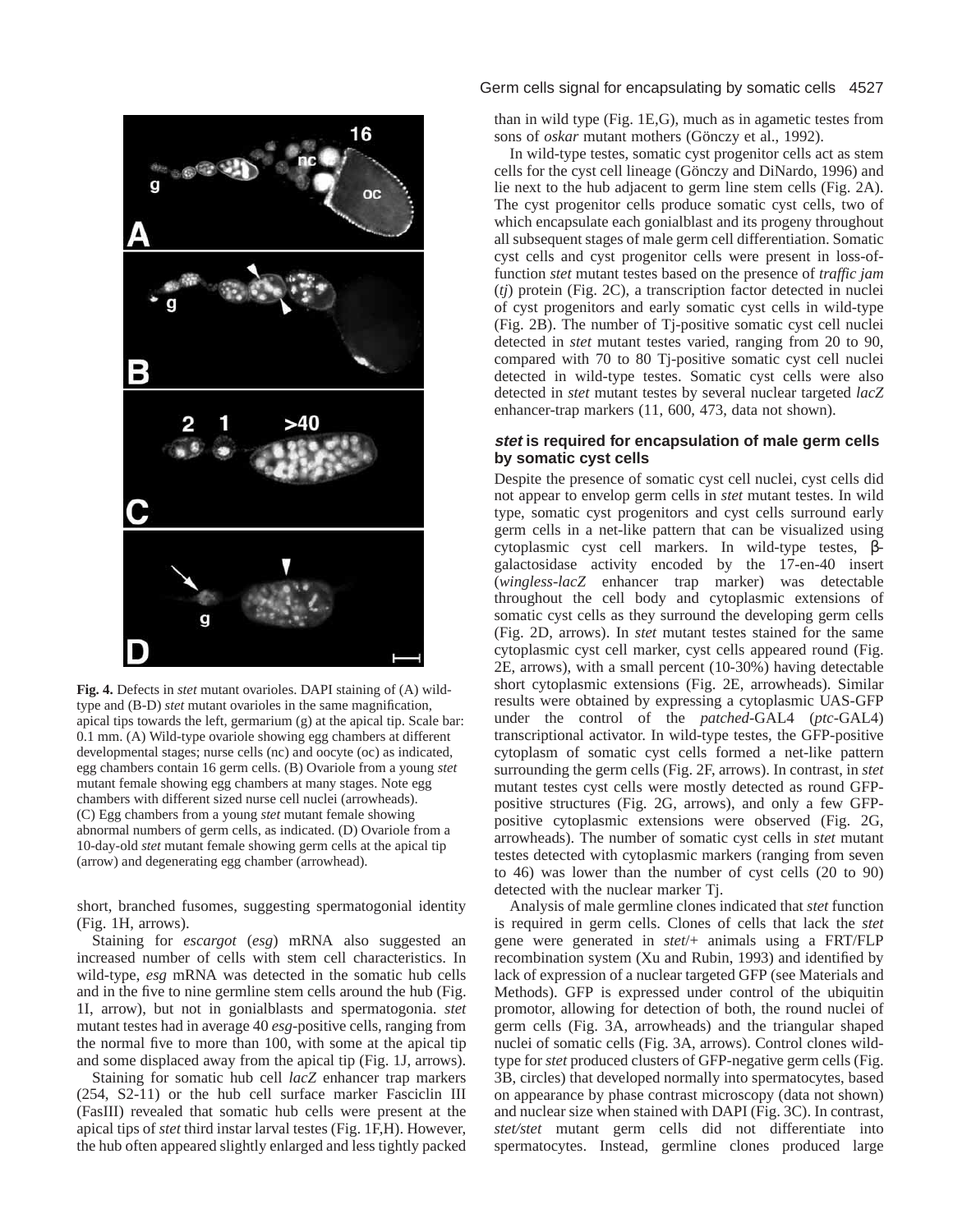

clusters of GFP-negative cells (Fig. 3D, circle, Fig. 3F) resembling early germ cells, based on appearance by phase contrast microscopy (data not shown) and by their small, bright nuclei when stained with DAPI (Fig. 3E). The cells in *stet* mutant clones expressed *piwi* mRNA (Fig. 3G, arrowheads) and other early germ cell markers normally restricted to the anterior tip of the testis. Staining with *esg* mRNA and αspectrin (data not shown) revealed that the cells within individual *stet* mutant clones were a mixed population resembling stem cells, gonialblasts and spermatogonia, much as the germ cells accumulating in testes from *stet* homozygous mutant males.

Loss of *stet* function in the germline affected association with the *stet*/+ heterozygous somatic cyst cells. Based on GFPexpression, 60% (100 clones tested) of *stet* mutant germ line clones were not associated with triangular GFP-positive nuclei (Fig. 3F). Triangular GFP-positive nuclei were detected on top, **Fig. 5.** Early germ cells accumulate in *stet* mutant germaria. (A) Diagram of a wild-type germarium. Germ cells in dark gray, somatic cells in light gray. Note spectrosomes (sp) in germline stem cells (gsc) and cystoblasts (cb) in region 1, and branched fusomes (fu) in cystocytes (cys). In region 1 and 2A, germ cells are surrounded by cytoplasmic extensions (light gray) from inner sheath cells (isc). In region 2B, germ cells become enclosed by somatic follicle cells (fc). Region 3 contains one egg chamber. Terminal filament cells (tfc), cap cells (cc), follicle precursor cells (fpc), as indicated. (B,H) Scale bars: 5 µm. (B-G) Germaria from (B,D,F) wild-type and (C,E,G) *stet* mutant females; apical tips towards the left. (B,C) Immunofluorescense staining with anti-Sxl. (B) Wild type: stem cells and cystoblasts at the tip have high level of cytoplasmic Sxl (arrow). (C) *stet*: many early germ cells with high level of cytoplasmic Sxl (arrows). (D,E) Immunofluorescense staining with anti-α-spectrin. (D) Wild-type: α-spectrin in spectrosome (arrows) in stem cells and cystoblasts and the branching fusome (arrowhead) in cystocytes. (E) *stet*: many cells with spectrosomes (arrows). (F,G) Expression of UAS-GFP under control of the *en*-GAL4 activator in inner sheath cells in region 1 and 2A. (F) Wild type: extensions from inner sheath cells extend among germ cells in region 1 and 2A (arrows). (G) *stet*: inner sheath cells are present and express GFP (arrows), but no cytoplasmic extensions were detected. (H) Electron microscope image showing a cytoplasmic extension (arrowheads) originating from an inner sheath cell (n, nucleus of inner sheath cell) and extending between a germline stem cell (s) and a cystoblast (c). Cap cell (cc), spectrosome (sp), as indicated. The image was taken by A. T. Carpenter from the wild-type germarium analyzed by Carpenter (Carpenter, 1975).

under or at the side of the clusters of *stet* mutant germ cells in the remaining 40% of the clones. In 30% we detected 1 GFPpositive nucleus. In 10% we detected two GFP-positive nuclei (data not shown). The triangular GFP-positive somatic cyst cell nuclei could have been associated with the *stet* mutant germ cell clone or with a neighboring *stet*/+ germ cell cluster. The presence of somatic cyst cells associated with *stet* mutant germ cell clones was further examined by anti-Tj staining. The nuclear early cyst cell nuclei marker Tj was detected in somatic cyst cell nuclei at the apical tip of wild-type testes, but not in later stage cyst cells. In testes containing *stet* mutant germ cells clones, many Tj-positive cyst cells were detected at the apical testes tip (Fig. 3H, arrows). However, nuclei expressing the early cyst cell marker Tj were usually not found associated with the cluster of *stet* mutant germ cells. For 21 out of 25 *stet* mutant germ cell clones carefully examined in all planes of focus, we did not detect any Tj-positive nuclei in, on top of, under or next to the clone (Fig. 3I). For three of the 25 *stet* mutant germ cell clones, we observed one associated Tjpositive nucleus (Fig. 3J, arrow). For one out of the 25 *stet* mutant germ cell clones, we observed two associated Tj-

**Table 1. Lesions in** *stet* **alleles**

| Allele                            | Base pair change* | Amino acid change |
|-----------------------------------|-------------------|-------------------|
| stet <sup>2</sup>                 | G(857)A           | W (286) STOP      |
| stet <sup>z3-3671</sup>           | T(680)A           | Y (227) STOP      |
| stet <sup>8A, 3</sup>             | A(489)T           | S(164) C(PM)      |
| stet <sup>z3-0369</sup>           | C(768)T           | H(257) T(PM)      |
| stet <sup>z3-3835</sup> , z3-4806 | G(879)A           | A(294)T           |
| stet <sup>871</sup>               | TTC(641)TTCGGTGAA | FV (214) FVSVSTOP |

\*Base pair 1 was assigned as the A in the AUG for the predicted start codon in the testes cDNA

PM, conserved protease motif.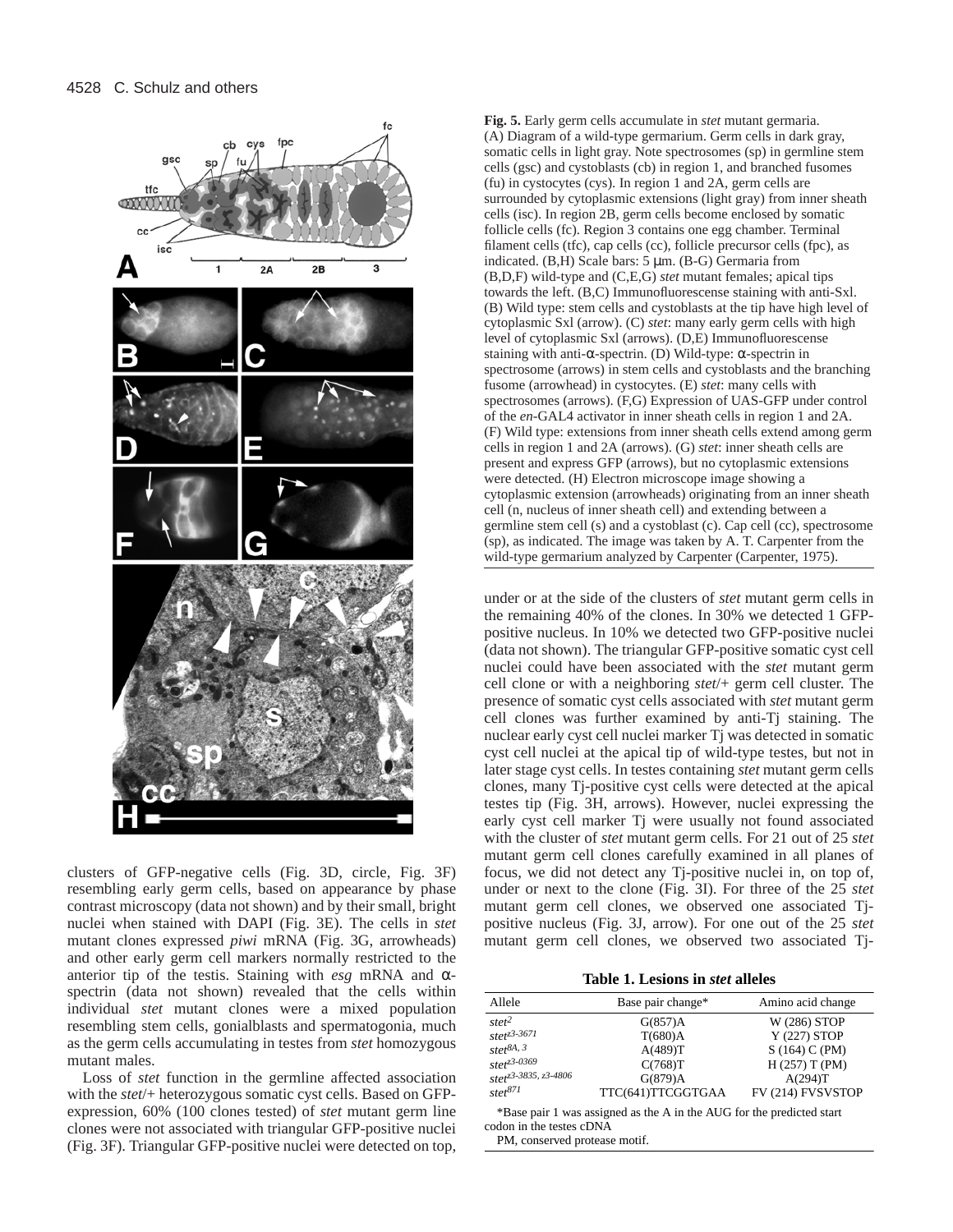

**Fig. 6.** *stet* encodes a predicted transmembrane protein homolog of *rho.* (A) Predicted structure of the *stet* transmembrane protein, showing seven transmembrane domains, placing the N terminus and the C terminus on opposite sites of the membrane (TMpred, ExPASy Molecular Biology Server). Amino acid substitutes in sequenced *stet* alleles (Table 1) are indicated. (B) Intron-exon structure based on the sequence of the testis cDNA, with predicted start codon in exon 2, stop codon in exon 4, and indicating the splice site mutation between exon 3 and 4 in *stet 871* leading to a premature stop codon.

positive nuclei (Fig. 3K, arrows). None of the 25 *stet* mutant germ cell clones was associated with more than two Tj-positive nuclei.

To test whether somatic cyst cells associated with *stet* mutant germ cell clones instead expressed late cyst cell markers, we stained for the late cyst cell marker *eyes absent* (*eya*). Eya is normally expressed in nuclei of cyst cells associated with spermatogonia. For 50 *stet* mutant clones examined, we did not detect any Eya-positive cyst cell nuclei on top, within or under the clone. Eya-positive cyst cell nuclei were detected next to the *stet* mutant germ cell clones (Fig. 3L, arrows). However, these cyst cells could have been associated either with the *stet* mutant clone or with a neighboring cluster of *stet*/+ spermatocytes.

Together our analysis indicates that most *stet* mutant germ cell clones were not associated with the two accompanying somatic cyst cells.

## **stet mutations cause defects in female germ cell differentiation**

Females mutant for loss-of-function *stet* alleles that cause severe defects in male germ cell differentiation produced few progeny (one to three adult progeny/female) and showed a variety of defects in oogenesis. In young *stet* mutant females, 60% of the ovarioles contained egg chambers at several different stages of differentiation (Fig. 4B). DAPI staining (Fig. 4C) and phase contrast microscopy (data not shown) revealed that egg chambers from *stet* mutant females often contained abnormal numbers and arrangements of germ cells. In older *stet* mutant females, 90% of the ovarioles usually had only a few egg chambers, which commonly showed signs of degeneration (Fig. 4D). By 2 weeks after hatching, all ovarioles from *stet* mutant females were mostly empty, except for the germaria, which contained increased numbers of early germ cells as described below. *stet* mutant females became completely sterile with increasing age.

Germ cells signal for encapsulating by somatic cells 4529

# **Early germ cells accumulate in the germarium in stet mutant females**

Early germ cells appeared to accumulate at the apical tip of the germarium in both young and old *stet* mutant females. In wildtype germaria, germline stem cells lie at the tip, followed by their immediate daughters, the cystoblasts, and then the interconnected cystocytes (Fig. 5A). In wild type, germline stem cells and cystoblasts can be distinguished from later stage germ cells by several subcellular markers. *Sex-lethal* (*Sxl*) protein accumulates in the cytoplasm of stem cells and cystoblasts to a much higher level than in later stage germ cells (Fig. 5B, arrow) (Bopp et al., 1993). In addition, α-spectrin is localized to the ball-shaped spectrosome in wild-type stem cells and cystoblasts (Fig. 5D, arrows) but localizes to the branched fusome in cystocytes (Fig. 5D, arrowhead). Germaria from *stet* mutant females had an elevated number (ranging from the normal six to 75 cells) of early germ cells with cytoplasmic Sxl (Fig. 5C, arrows) and a spectrosome (Fig. 5E, arrows) compared with wild-type germaria (four to six cells). The apparent accumulation of cells resembling stem cells and/or cystoblasts in *stet* mutant germaria suggests that wildtype function of *stet* in females plays a role in allowing differentiation of early germ cells.

# **stet is required for enclosure of female germ cells by cytoplasmic extensions from inner sheath cells**

Wild-type function of *stet* appears to facilitate the contacts between female germ cells and a population of somatic cells in region 1 and 2A of the germarium. In wild-type and *stet* mutant germaria, 11 to 12 inner sheath cells were detected in region 1 and 2A of the germarium based on the nuclear targeted *lacZ* enhancer trap marker I-72 for inner sheath cells (data not shown). These inner sheath cells form cytoplasmic extensions between stem cells, cystoblasts and clusters of cystocytes in region 1 and 2A of the germarium, that can be seen at the ultrastructural level (Fig. 5H, arrows). The cytoplasmic extensions can also be seen upon expression of cytoplasmic GFP (UAS-GFP) under control of either an *engrailed*-GAL4 (*en*-GAL4, Fig. 5F) or a *ptc*-GAL4 transcriptional activator (data not shown). In wild-type germaria, we detected nine to 12 GFP-positive extensions from inner sheath cells between germ cells in region 1 and 2A of the germarium. In germaria from *stet* mutant females, six to 12 GFP-positive inner sheath cells were present (Fig. 5G, arrows). However, they did not form normal numbers of cytoplasmic extensions. In 50% of the germaria from newly enclosed females, two to eight GFPpositive cytoplasmic extensions from inner sheath cells were detected around or between germ cells. By 1 week after hatching, no cytoplasmic extensions from inner sheath cells were detected in germaria from *stet* mutant females.

# **The stet mutant phenotype is caused by mutations in a rho homolog**

To explore the mechanism of action of *stet*, we identified the *stet* gene product by positional cloning. We localized the *stet* gene to cytological region 62A1 by recombination analysis and deficiency complementation. The *stet* mutation was uncovered by *Df(3L)PX62,* which removes ~60 kb of genomic DNA in 62A1. Analysis of the genome sequence in this region revealed 12 potential transcription units (data not shown, see Materials and Methods).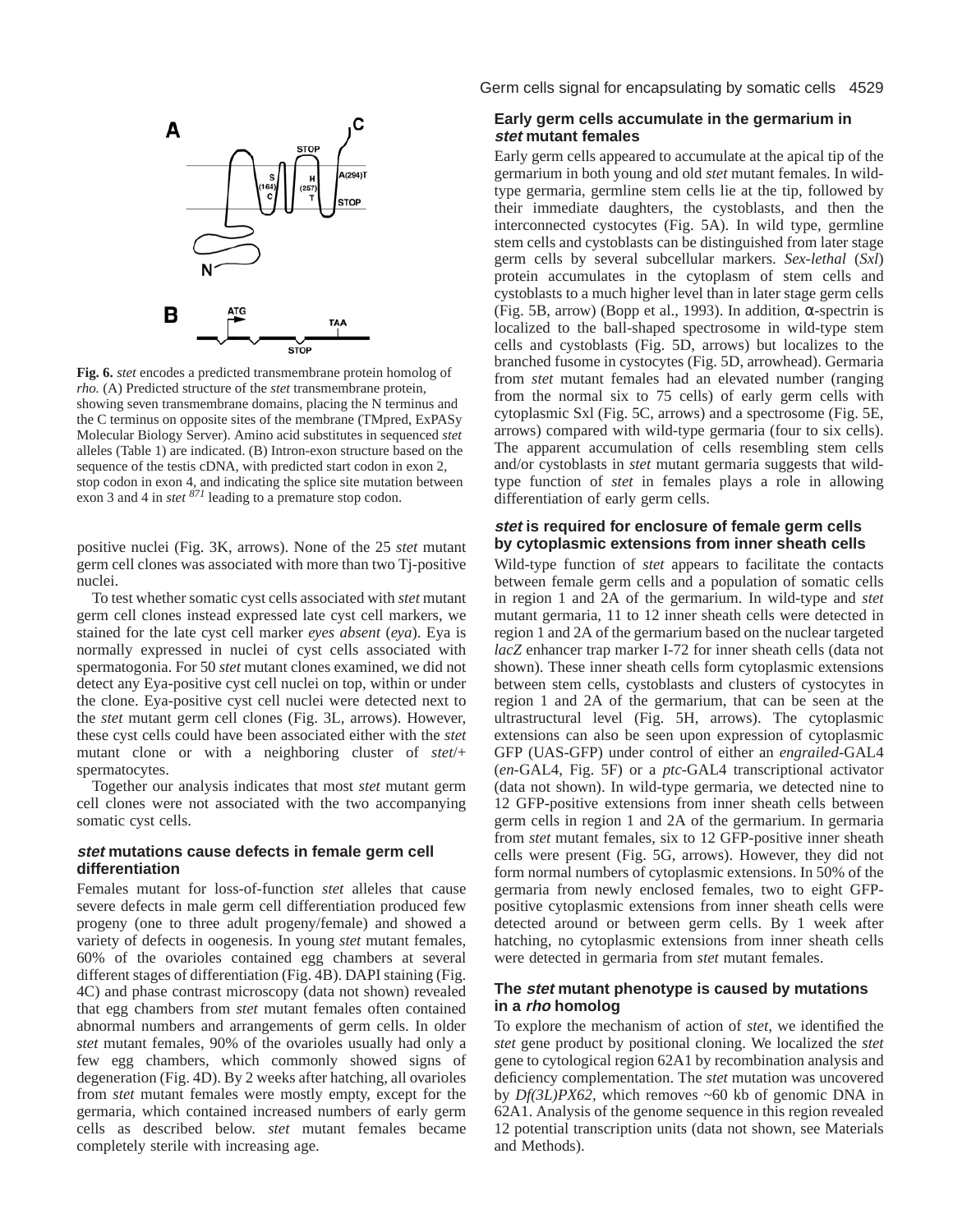

**Fig. 7.** *stet* is expressed in testes and ovaries. (A) Northern blot showing *stet* transcript in testes, ovaries and early embryos and *rp49* loading control in all lanes. Testes lane,  $5 \mu g \text{ poly}(A)^+$  RNA loaded; ovary and embryo lanes,  $1 \mu g \text{ poly}(A)^+$  RNA loaded. (B) Wild-type ovariole hybridized in situ with *stet* mRNA. Note expression in the germarium (arrowhead) and localization of the transcript to the oocyte in egg chambers (arrows).

Sequence analysis of genomic DNA from several EMS induced *stet* alleles identified *stet* as a predicted seven transmembrane protein (Table 1, Fig. 6A). The predicted *stet* protein showed high sequence similarity to the *Drosophila rho* protein (data not shown) and had been published under the names CT5484 (FlyBase, 1999), *rhomboid-2* (*rho-2*) (Wasserman et al., 2000) and *brother of rhomboid* (*brho*) (Guichard et al., 2000). In the following, we will refer to the *stet* gene product as *stet* based on naming genes by the mutant phenotype. Two strong *stet* alleles introduced stop codons in the *stet* protein-coding region, truncating the predicted protein (Fig. 6A). Another strong *stet* allele introduced a splice site change resulting in a frame shift that led to a premature stop codon in the predicted *stet* protein (Fig. 6B). Several other EMS alleles altered conserved amino acids in the predicted *stet* transmembrane domains (Fig. 6A); *stet 8A*, *stet 3* and *stet z3–0369* had amino acid replacements in the conserved protease motif. Comparison of the genomic sequence with several independent cDNAs isolated from a testes cDNA library revealed that the *stet* testis transcript contained four exons (Fig. 6B). The predicted protein from the *stet* testes cDNA had stop codons in all three reading frames upstream of the predicted initial methionine, located in exon 2.

We detected *stet* transcript on northern blots from adult testes, adult ovaries and 0-4 hour embryos. Transcript was not detected on similarly loaded northern blots of mRNA from 4- 24 hour embryos (Fig. 7A). Although the *stet* mutant phenotype clearly demonstrates a requirement for *stet* function in male germ cells, we did not detected *stet* mRNA by in situ hybridization or *stet* protein by immunofluorescence staining



**Fig. 8.** *stet* may function through *Egfr* signaling. (A-C) Phase contrast images. (A) *stet* mutant testis filled with small cells (arrows). (B,C) Spermatogenesis is restored in *stet* mutant testes expressing (B) a UAS-*stet* construct and (C) a UAS-*rho* construct in germ cells, note elongated sperm bundles (arrows). Occasionally, clusters of *stet* mutant germ cells can still be observed (arrowheads). (D,E) In situ hybridization to adult wild-type testes. (D) *Star* mRNA at high levels in germ cells at the apical tip (arrow). (E) Sense-control: no staining. (F,G) Immunocytochemical stain with anti-activated MAP-kinase (DP-ERK) to adult testes. (F) Wild-type: activated MAP-kinase in the somatic hub cells (arrow) and in the cytoplasm of cyst cells (arrowheads). (G) *stet*: activated MAP-kinase in somatic hub cells (arrow) and a few cyst cells (arrowhead) next to the hub. Scale bars: in A, 0.1 mm for A-C; in D, 0.1 mm for D,E; in F, 0.1 mm for F,G.

of whole testes. The high load required to detect *stet* transcript on northern blot and the failure to detect *stet* RNA or protein in whole mount testes suggest that *stet* is expressed at extremely low level. Similarly, although *stet* function is clearly required in region 1 and 2A of the germarium, neither *stet* mRNA nor *stet* protein accumulated at detectable levels at the tip of the germarium. *stet* mRNA was detected in germ cells in region 2B and 3 of the germarium (Fig. 7B, arrowhead). Signal from the *stet* mRNA was extremely low in germ cells of stage 1 and 2 egg chambers, but increased in germ cells of stage 3 to stage 8 egg chambers. In stage 1 to 8 egg chambers,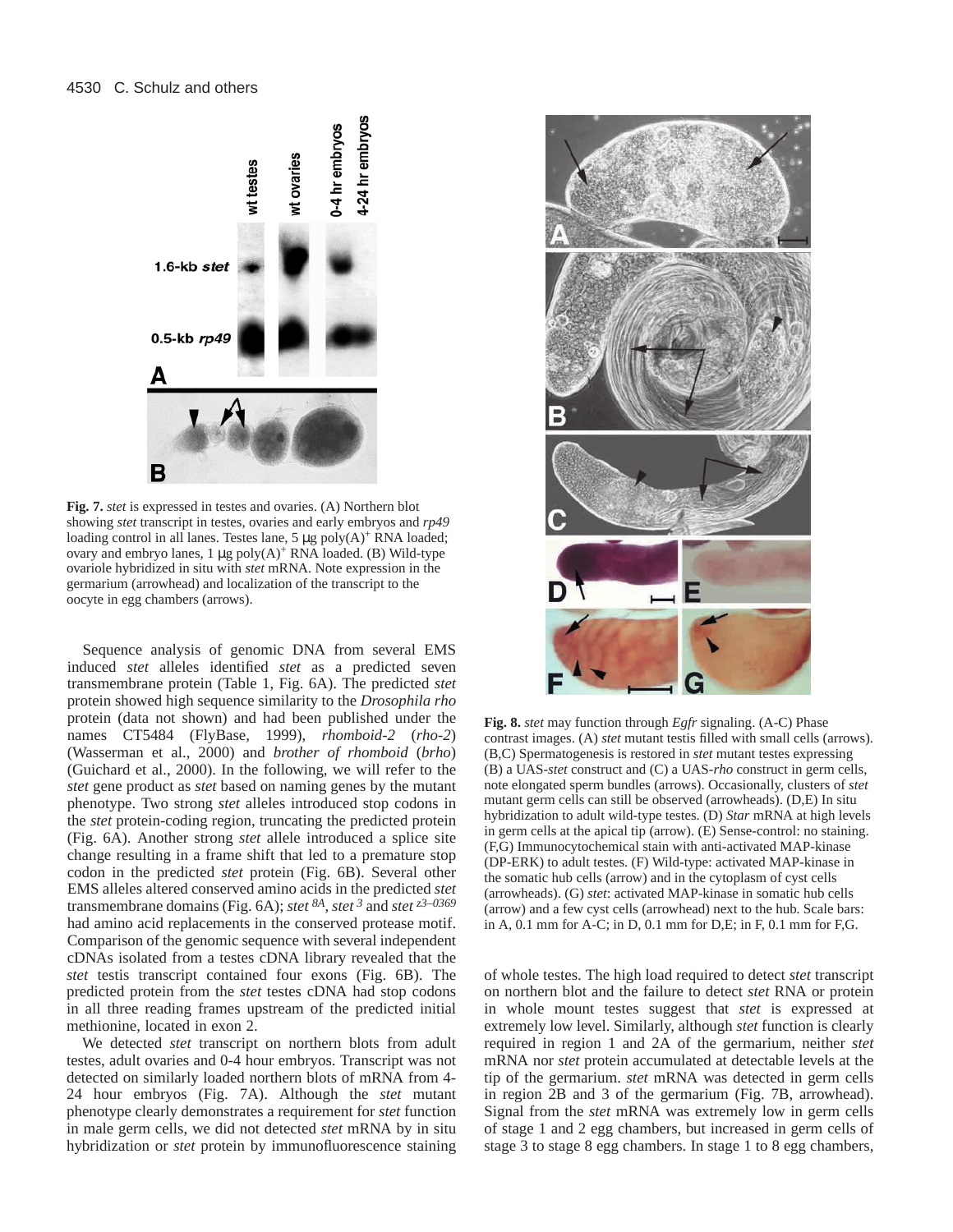*stet* mRNA appeared to accumulate in the posterior region of the egg chambers, in the position of the developing oocyte (Fig. 7B, arrows).

# **stet may play a role in Egfr signaling**

The identity of *stet* was confirmed by rescue experiments. Consistent with *stet* function in germ cells, expression of a UAS-*stet*-cDNA in germ cells of *stet* mutant testes under control of the germ cell-specific driver *nanos*-GAL4-VP16 restored spermatogenesis (Fig. 8B). As expression with the UAS-GAL4 system is temperature dependent, rescue was not always complete and occasionally clusters of *stet* mutant germ cells were detected in the testes (Fig. 8B, arrowhead). In contrast, expression of UAS-*stet* under control of the somatic cell driver *ptc*-GAL4 did not rescue the *stet* mutant phenotype (data not shown), suggesting that *stet* function in germ cells is both required and sufficient to allow germ cell differentiation.

Expression of *rho* in germ cells of *stet* mutant testes also restored spermatogenesis (Fig. 8C), indicating that *stet* and *rho* may function through the same biochemical mechanism. To explore how *stet* function in early male germ cells might relate to the *Egfr* signal transduction pathway, we tested the expression and effects of other components of the pathway on early male germ cell differentiation. Expression of secreted forms of the *Egfr* ligands *spi* and *grk* in male germ cells under the control of the *nos*-GAL4 activator did not modify the *stet* mutant phenotype (data not shown), raising the possibility that another ligand may play a role in male germ cells. *rho* normally acts synergistically with the transmembrane protein *Star* within the signaling cell to activate *spi* (Rutledge et al., 1992; Kolodkin et al., 1994; Pickup and Banerjee, 1999; Guichard et al., 1999). In situ hybridization with a *Star* mRNA probe to wild-type testes revealed high levels of *Star* expression at the apical tip (Fig. 8D, arrow).

Consistent with a potential role for the *Egfr* in somatic cells, activated MAP-kinase is detectable in somatic cyst cells of wild-type testes (Fig. 8F, arrowheads) (Kiger et al., 2000). In *stet* mutant testes, MAP-kinase expression was restricted to the somatic hub cells (Fig. 8G, arrow) and a few (two to five) cells next to the somatic hub in the position corresponding to that of cyst progenitor cells (Fig. 8F, arrowhead). Although cyst cells were present in *stet* mutant testes (Fig. 2C), we did not detect activated MAP-kinase in cyst cells displaced away from the hub. Likewise, we detected activated MAP-kinase in the cytoplasmic extensions of inner sheath cells of wild-type germaria, but only in a few inner sheath cells in germaria from *stet* mutant females (data not shown).

# **DISCUSSION**

The *stet* gene plays a crucial role in germ cell differentiation in both males and females. In animals that lack *stet* function, somatic support cells failed to surround germ cells properly and germ cells accumulated at early stages of differentiation. Mosaic analysis in testes suggested that *stet* function is required in germ cells for normal association between early germ cells and somatic cyst cells. This, along with the molecular identity of the *stet* gene, suggests that *stet* activates signaling from germ cells to the soma to allow normal interactions between germ cells and somatic support cells.

# Germ cells signal for encapsulating by somatic cells 4531

The *stet* gene encodes a homolog of *rho*, which plays an essential role in *Egfr* signaling (Sturtevant et al., 1993; Sapir et al., 1998; Wassermann and Freeman, 1998). Rho has recently been shown to localize to the Golgi apparatus, where it acts as a protease to cleave the *Egfr* ligand *spi* (Lee et al., 2001; Urban et al., 2001). The *stet* protein also localized to the Golgi apparatus in cell culture experiments (Ghiglione et al., 2002), and contains the protease motif described for Rho (Urban et al., 2001). Consistent with the idea that *stet* may encode a protease, three strong *stet* alleles alter residues in the conserved protease domain.

Mosaic analysis and rescue experiments showed that *stet* function is required in male germ cells for normal germ cell differentiation. We cannot exclude the possibility that this is a cell-autonomous function of *stet* within the germ cells. However, the *rho* family of proteins have been shown to play roles in the production of signals sent to neighboring cells, and do not seem to be directly required for differentiation of the ligand producing cell itself (Golembo et al., 1996; Wasserman et al., 2000). We therefore favor the idea that *stet* functions primarily by activating signaling from germ cells to somatic cells. We propose that once proper contacts between germ cells and somatic cells are established, signals from somatic cells then regulate germ cell differentiation. We hypothesize that germ cells in *stet* mutants fail to differentiate because they lack the somatic micro-environment that provides essential cues regulating germ cell differentiation.

Experiments in wing discs demonstrate that *stet* is able to collaborate with *Star* to promote signaling through the *Egfr*/MAP-kinase pathway. *stet* can activate the *Egfr* ligands *spi* and *grk* when ectopically expressed in wing discs or follicle cells (Guichard et al., 2000; Ghiglione et al., 2002). In this study, we showed that expression of *rho* in germ cells can substitute for *stet* function, and that *Star* is expressed at the tip of wild-type testes. In addition, in *stet* mutant testes most somatic cyst cells failed to express activated MAP-kinase, the downstream indicator for *Egfr* signaling. Based on these observations, we propose that the *stet* gene functions as an activator of signaling from early germ cells to the *Egfr* presented on the surface of somatic cells and that activation of the *Egfr* in somatic cells is required to establish normal interactions between germ cells and somatic cells.

Testes from animals carrying a temperature-sensitive allele of the *Egfr* showed accumulation of germ cells that appeared to be stem cells, gonialblasts and spermatogonia (Kiger et al., 2000). This similarity to the *stet* mutant phenotype in testes is consistent with *stet* and the *Egfr* functioning in the same pathway. However, the *Egfrts* mutant phenotype in testes did not exactly resemble the *stet* mutant phenotype. In *stet* mutant testes, somatic cyst cells did not envelope clusters of early germ cells properly. Testes from *Egfrts* mutant animals displayed many defects in the association of somatic cyst cells and early germ cells, including some cases in which germ cell clusters were associated with multiple somatic cyst cells (Kiger et al., 2000). As analysis of the *Egfrts* phenotype was performed after a temperature shift, we hypothesize that testes from *Egfrts* animals may have had sufficient residual *Egfr* activity to allow some and possibly abnormal association of early germ cells and somatic cyst cells. In addition, the *Egfrts* mutant may not be null for *Egfr* function at 29°C, the temperature assayed. Consistent with this likely possibility,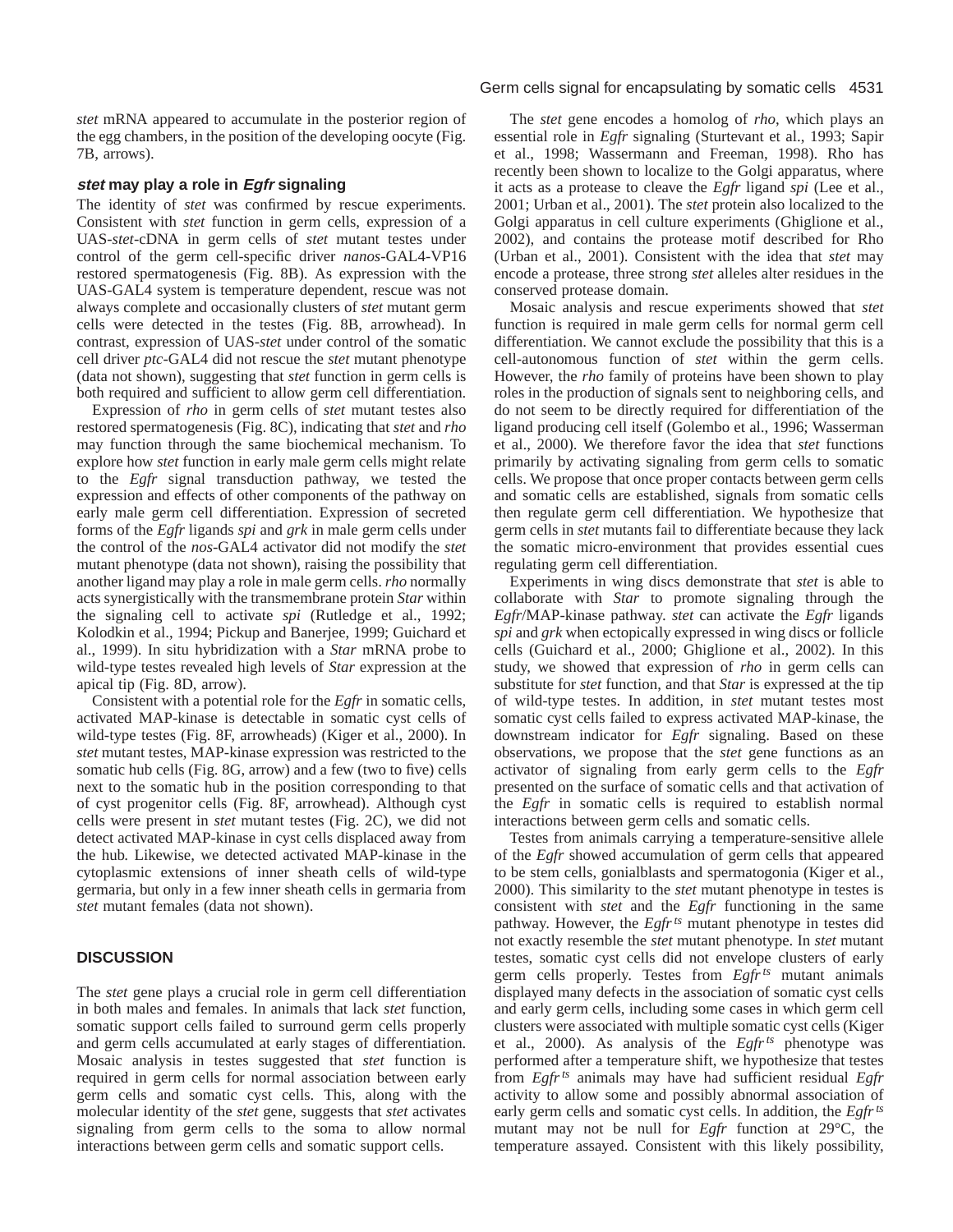Kiger et al. (Kiger et al., 2000) have reported a failure to recover cyst cell clones mutant for *Egfr* null alleles, even though they did detect somatic cyst cells in the *Egfrts* allele. In contrast, in our study we report the phenotype of animals null mutant for *stet* throughout development.

*stet* may activate a yet unidentified *Egfr* ligand to recruit somatic cells for germ cell encapsulation. Even though *stet* can activate *spi* and *grk* when ectopically co-expressed in wing discs (Guichard et al., 2000), expression of secreted forms of *spi* or *grk* in male germ cells did not rescue the *stet* mutant phenotype in our study. Loss-of-function alleles of *grk* that cause severe defects in female gametogenesis did not show an early germ cell over-proliferation phenotype in testes (C. S., unpublished), suggesting that *stet* does not function through *grk* activation. In females, eggs laid by *stet* mutant mothers did not display the *grk* or *spi* mutant phenotypes, but instead either showed a variety of defects or developed into phenotypically normal adults. Further investigation of the *Egfr* signal transduction pathway remains to be undertaken to identify additional components of the pathway and test their potential role in interactions between early germ cells and surrounding somatic cells.

The early stages of gametogenesis in *Drosophila* are strikingly similar in males and females in that, in both sexes, germ cells are in constant contact with encapsulating somatic cells. Based on ultrastructural studies by electron microscopy and light microscopy analysis using several markers (Margolis and Spradling, 1995) (this study), the inner sheath cells in region 1 and 2A of the germarium appear to form cytoplasmic extensions that contact female germ line stem cells, cystoblasts and cystocytes. Our study provides the first insight into the function of the inner sheath cells. In *stet* mutant females, the cytoplasmic extensions from the inner sheath cells failed to surround the germ cells and the germ cells failed to progress to the cystocyte stages. We propose that the inner sheath cells at the tip of the germarium may play a role similar to the somatic cyst cells surrounding germ cells in testes, providing a microenvironment that directs female germ cell differentiation.

Our data predict a new function for the *Egfr* signaling pathway in the female gonad. *Egfr* signaling, activated by *stet*, may be required to set up the normal interactions of early female germ cells and somatic inner sheath cells in region 1 and 2A of the germarium. We did not observe accumulation of early germ cells with cytoplasmic *Sxl* protein and spectrosomes at the tip of the germarium after shifting animals carrying the *Egfrts* allele to the restrictive temperature as adults (data not shown). However, many ovarioles from females carrying *Egfr ts* alleles also did not display defects at later stages of oogenesis in these experiments, again indicating that the *Egfrts* allele had residual *Egfr* activity and may not reflect the *Egfr* loss-offunction situation.

We cannot rule out the possibility that *stet* activates other signaling pathways to set up proper physical interactions between germ cells and somatic support cells. In females, normal encapsulation of germ cells by somatic follicle cells requires the neurogenic genes *brainiac* (*brn*) and *egghead* (*egh*)*. brn* encodes a secreted protein (Goode et al., 1996a) and *egh* encodes a secreted or transmembrane protein (Goode et al., 1996b). Double mutant combinations of *grk* and *brn* displayed much stronger defects in encapsulation of germ cells than either *grk* or *brn* mutants alone, suggesting that the *brn* and *egh* pathway and the *Egfr* pathway function partially redundantly in formation of the prefollicular epithelium (Goode et al., 1992). This opens the possibility that encapsulation of early female germ cells by inner sheath cells and encapsulation of male germ cells by somatic cyst cells depend on another signaling pathway instead of, or in addition to the *Egfr* signal transduction pathway.

We thank J. Hackstein, B. Wakimoto and D. Lindsley; E. Bier, S. DiNardo, M. Steinmann-Zwicky, T. Schüpbach and the *Drosophila* Bloomington stock center for *Drosophila* strains. Anti-Tj-D1 antibody was a generous gift from R. Avancini and D. Godt; anti-Eya antibody was from S. DiNardo; *esg* DNA was obtained from S. Hayashi; and *piwi* DNA was obtained from H. Lin. *stet* cDNAs were isolated from a testes library constructed by the Berkeley *Drosophila* Genome Project from testes mRNA isolated by members of the Fuller laboratory. The authors especially thank A. T. Carpenter for the electron microscope image and M. Freeman for sharing results prior to publication. We thank S. Alexander, B. Bolival, A. A. Kiger and T. Maa for technical assistance. The authors are grateful to D. Godt, P. J. Langer, T. Schüpbach and members of the Fuller laboratory for helpful discussions and comments on the manuscript. This work was supported by an EMBO postdoctoral fellowship to C. S. (ALTF700-1995), a Lilly Fellowship of the Life Sciences Research Foundation and a Stanford Reproductive Biology Training Program fellowship (HD07493) to D. L. J., funding from the NIH Reproductive Scientist Developmental Program and the Burroughe Wellcome Fund to S. I. T., and by NIH grant DK53074 (subproject #4) to M. T. F.

#### **REFERENCES**

- **Ashburner, M.** (1989). Drosophila. *A Laboratory Manual*. New York: Cold Spring Harbor Laboratory Press.
- Berry, L. W., Westlund, B. and Schedl, T. (1997). Germ-line tumor formation caused by activation of *glp-1*, a *Caenorhabditis elegans* member of the *Notch* family of receptors. *Development* **124**, 925-936.
- **Bier, E., Jan, L. Y. and Jan, Y. N.** (1990). *rhomboid*, a gene required for dorsoventral axis establishment and peripheral nervous system development in *Drosophila melanogaster*. *Genes Dev.* **3**, 190-203.
- **Bitgood, M. J., Shen, L. and McMahon, A. P.** (1996). Sertoli cell signaling by Desert hedgehog regulates the male germline. *Curr. Biol*. **6**, 298-304.
- **Bopp, D., Horabin, J. I., Lersch, R. A., Cline, T. W. and Schedl, P.** (1993). Expression of the *Sex-lethal* gene is controlled at multiple levels during *Drosophila* oogenesis. *Development* **118**, 797-812.
- **Bünning, J.** (1994). *The Insect Ovary*. London: Chapman and Hall.
- **Carpenter, A. T.** (1975). Electron microscopy of meiosis in *Drosophila melanogaster* females. I. Structure, arrangement, and temporal change of the synaptonemal complex in wild-type. *Chromosoma* **51**, 157-182.
- **Church, D. L., Guan, K. L. and Lambie, E. J.** (1995). Three genes of the Map kinase cascade, *mek-2, mpk-1/sur-1 and let-60 ras*, are required for meiotic cell cycle progression in *Caenorhabditis elegans*. *Development* **121**, 2525-2535.
- **Desjardins, C. and Ewing, L. L.** (1993). *Cell and Molecular Biology of the Testis*. New York: Oxford University Press.
- **Erickson, G. F.** (1986). An analysis of follicle development and ovum maturation. *Semin. Reprod. Endocrinol*. **4**, 233-254.
- **FlyBase** (1999). The FlyBase database of the *Drosophila* genome projects and community literature. *Nucleic Acids Res.* **27**, 85-88.
- **Freeman, M.** (1998). Complexity of the EGF receptor signaling revealed in *Drosophila. Curr. Opin. Genet. Dev.* **8**, 407-411.
- **Ghiglione, C., Bach, E. A., Paraiso, Y., Carraway, K L., III, Noselli, S. and Perrimon, N.** (2002). Mechanism of activation of the *Drosophila* EGF receptor by the TGFα ligand Gurken during oogenesis. *Development* **129**, 175-186.
- **Gönczy, P., Viswanathan, S. and DiNardo, S.** (1992). Probing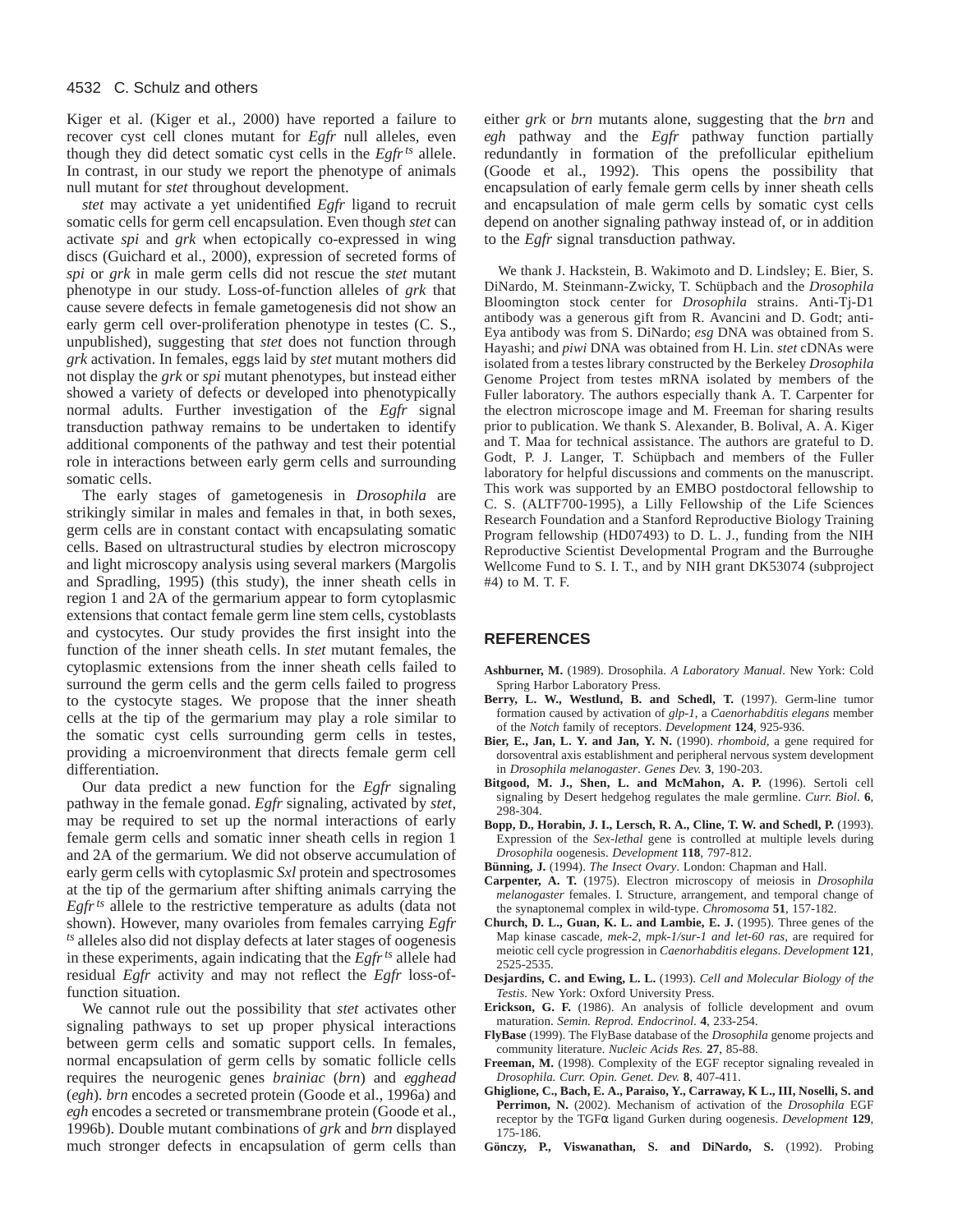spermatogenesis in *Drosophila* with P-element enhancer detectors. *Development* **114**, 89-98.

- **Gönczy, P. and DiNardo, S.** (1996). The germ line regulates somatic cyst cell proliferation and fate during *Drosophila* spermatogenesis. *Development* **122**, 2437-2447.
- **Gönczy, P., Matunis, E. and DiNardo, S.** (1997). *bag-of-marbles* and *benign gonial cell neoplasm* act in the germline to restrict proliferation during *Drosophila* spermatogenesis. *Development* **124**, 4361-4371.
- **Golembo, M., Raz, E. and Shilo, B.-Z.** (1996). The *Drosophila* embryonic midline is the site of Spitz processing, and induces activation of the EGF receptor in the ventral ectoderm. *Development* **122**, 3363-3370.
- **Gonzales-Reyes, A., Elliott, H. and St Johnston, D.** (1995). Polarization of both major body axes in *Drosophila* by *gurken-torpedo* signaling. *Nature* **375**, 654-658.
- **Goode, S., Wright, D. and Mahowald, A. P.** (1992). The neurogenic locus *brainiac* cooperates with the *Drosophila* EGF receptor to establish the ovarian follicle and to determine its dorsal-ventral polarity. *Development* **116**, 177-192.
- **Goode, S., Morgan, M., Liang, Y.-P. and Mahowald, A. P.** (1996a). *brainiac* encodes a novel, putative secreted protein that cooperates with *grk* TGFα in the genesis of the follicular epithelium. *Dev. Biol.* **178**, 35-50.
- **Goode, S., Melnick, M., Chou, T.-B. and Perrimon, N**. (1996b). The neurogenic genes *egghead* and *brainiac* define a novel signaling pathway essential for epithelial morphogenesis during *Drosophila* oogenesis. *Development* **122**, 3863-3879.
- **Guichard, A., Biehs, B., Sturtevant, M. A., Wickline, L., Chacko, J., Howard, K. and Bier, E.** (1999). *rhomboid* and *Star* interact synergistically to promote EGFR/MAPK signaling during *Drosophila* wing vein development. *Development* **126**, 2663-2676.
- **Guichard, A., Roark, M., Ronshaugen, M. and Bier, E**. (2000). *brother of rhomboid*, a rhomboid-related gene expressed during early *Drosophila* oogenesis, promotes EGF-R/MAPK signaling. *Dev. Biol.* **226**, 255-266.
- **Hall, D. H., Winfrey, V. P., Blaeuer, G., Hoffman, L. H., Furuta, T., Rose, K. L., Hobert, O. and Greenstein, D.** (1999). Ultrastructural features of the adult hermaphrodite gonad of *Caenorhabditis elegans*: relations between germ line and soma. *Dev. Biol.* **212**, 101-123.
- **Hardy, R. W., Tokuyasu, K. T., Lindsley, D. L. and Garavito, M.** (1979). The germinal proliferation center in the testis of *Drosophila melanogaster*. *J. Ultrastruct. Res.* **69**, 180-190.
- Hime, G. R., Brill, J. A. and Fuller, M. T. (1996). Assembly of ring canals in the male germ line from structural components of the contractile ring. *J. Cell Sci*. **109**, 2779-2788.
- **Hsuesh, A. J. and Schomberg, D. W.** (1993). *Ovarian Cell Interactions*. Berlin: Springer Verlag.
- **Kammermeyer, K. L. and Wadsworth, S. C.** (1987). Expression of *Drosophila* epidermal growth factor homologue in mitotic cell populations. *Development* **100**, 201-210.
- **Kiger, A. A., White-Cooper, H. and Fuller, M. T.** (2000). Somatic support cells restrict germline stem cell self-renewal and promote differentiation. *Nature* **407**, 750-754.
- **Kiger, A. A. and Fuller, M. T.** (2001). Male germ-line stem cells. In *Stem Cell Biology* (ed. D. R. Marshak, R. L. Gardner and D. Gottlieb), pp. 149- 187. New York: Cold Spring Harbor Laboratory Press.
- **Kimble, J. and White, J.** (1981). On the control of germ cell development in *Caenorhabditis elegans*. *Dev. Biol.* **81**, 208-219.
- **King, R. C.** (1970). *Ovarian Development in* Drosophila melanogaster. New York, London: Academic Press.
- **King, F. J. and Lin, H.** (1999). Somatic signaling mediated by the  $f_s(1)Yb$  is essential for germline stem cell maintenance during *Drosophila* oogenesis. *Development* **126**, 1833-1844.
- **Klingler, M. and Gergen, J. P.** (1993). Regulation of *runt* transcription by *Drosophila* segmentation genes. *Mech. Dev.* **43**, 3-19.
- **Kolodkin, A. L., Pickup, A. T., Lin, D. M., Goodman, C. S. and Banerjee, U.** (1994). Characterization of *Star* and its interactions with *sevenless* and EGF receptor during photoreceptor cell development in *Drosophila. Development* **120**, 1731-1745.
- **Lee, J. R., Urban, S., Garvey, C. F. and Freeman, M.** (2001). Regulated intracellular ligand transport and proteolysis control EGF signal activation in *Drosophila*. *Cell* **107**, 161-171.
- **Lev, Z., Shilo, B.-Z. and Kimchie, Z.** (1985). Developmental changes in the expression of the *Drosophila melanogaster* epidermal growth factor receptor gene. *Dev. Biol.* **110**, 499-502.
- **Lindsley, D. L. and Zimm, G. G.** (1992). *The Genome of* Drosophila melanogaster. San Diego: Academic Press.
- **Matunis, E., Tran, J., Gönczy, P. and DiNardo, S.** (1997). *punt* and *schnurri* regulate a somatically derived signal that restricts proliferation of committed progenitors in the germline. *Development* **124**, 4383-4391.
- **Margolis, J. and Spradling, A. C.** (1995). Identification and behavior of epithelial stem cells in the *Drosophila* ovary. *Development* **121**, 3797-3807.
- **Marziali, G., Lazzaro, D. and Sorrentino, V.** (1993). Binding of germ cells to mutant Sl<sup>d</sup> Sertoli cells is defective and is rescued by expression of the transmembrane form of the *c-kit* ligand. *Dev. Biol.* **157**, 182-190.
- **Matzug, M. M.** (2000). Revelations of ovarian follicle biology from gene knockout mice. *Mol. Cell. Endocrinol.* **163**, 61-66.
- **McCarter, J., Bartlett, B., Dang, T. and Schedl, T.** (1997). Soma-germ cell interactions in *Caenorhabditis elegans*: Multiple events of hermaphrodite germline development require the somatic sheath and spermathecal lineage. *Dev. Biol.* **181**, 121-143.
- **Morgan, M. M. and Mahowald, A. P.** (1996). Multiple signaling pathways establish both the individuation and the polarity of the oocyte follicle in *Drosophila*. *Arch. Insect Biochem. Physiol.* **33**, 211-230.
- **Ojeda, S. R., Romero, C., Tapia, V. and Dissen, G. A.** (2000). Neurotrophic and cell-cell dependent control of early follicular development. *Mol. Cell. Endocrinol.* **163**, 67-71.
- **Pesce, M., di Carlo, A. and de Felici, M.** (1997). The *c-kit* receptor is involved in the adhesion of mouse primordial germ cells to somatic cells in culture. *Mech. Dev.* **68**, 37-44.
- **Phelps, C. B., Brand, A. H.** (1998). Ectopic gene expression in *Drosophila* using GAL4 system. *Methods* **14**, 367-379.
- **Pickup, A. T. and Banerjee, U.** (1999). The role of *Star* in the production of an activated ligand for the EGF receptor signaling pathway. *Dev. Biol.* **205**, 254-259.
- **Ruohola-Baker, H., Grell, E., Chou, T. B., Baker, D., Jan, L. Y., Jan, Y. N.** (1993). Spatially localized *rhomboid* is required for establishment of the dorsal-ventral axis in *Drosophila* oogenesis. *Cell* **73**, 953-965.
- **Ray, R. P. and Schüpbach, T.** (1996). Intercellular signaling and the polarization of body axes during *Drosophila* oogenesis. *Genes Dev.* **10**, 1711-1723.
- **Rutledge, B. J., Zhang, K., Bier, E., Jan, Y. N. and Perrimon, N.** (1992). The *Drosophila spitz* gene encodes a putative EGF-like growth factor involved in dorsal-ventral axis formation and neurogenesis. *Genes Dev.* **6**, 1503-1517.
- **Sambrook, J., Fritsch, E. F. and Maniatis, T**. (1989). *Molecular Cloning. A Laboratory Manual*. New York: Cold Spring Harbor Laboratory Press.
- **Sapir, A., Schweitzer, R. and Shilo, B.-Z.** (1998). Sequential activation of the EGF receptor pathway during *Drosophila* oogenesis establishes the dorsoventral axis. *Development* **125**, 191-200.
- **Schulz, C., Perezgasga, L. and Fuller, M. T.** (2002) Molecular-genetic analysis of *dPsa*, the *Drosophila* orthologue of puromycin-sensitive aminopeptidase, suggests redundancy of aminopeptidases. *Dev. Genes Evol*. **211**, 581-588.
- **Schüpbach, T.** (1987). Germ line and soma cooperate during oogenesis to establish the dorsoventral pattern of egg shell and embryo in *Drosophila melanogaster. Cell* **49**, 669-707.
- **Schweitzer, R., Shaharabany, M., Seger, R. and Shilo, B.-Z.** (1995). Secreted *spitz* triggers the DER signaling pathway and is a limiting component in embryonic ventral ectoderm determination. *Genes Dev*. **9**, 1518-1529.
- **Schweitzer, R. and Shilo, B.-Z.** (1997). A thousand and one roles for the *Drosophila* EGF receptor. *Trends Genet.* **13**, 191-196.
- **Spradling, A. C** (1986). P-element mediated transformation. In Drosophila*: A Practical Approach* (ed. D.B. Roberts), pp. 175-197. Oxford: IRL Press.
- **Sturtevant, M. A., Roark, M. and Bier, E.** (1993). The *Drosophila rhomboid* gene mediates the localized formation of wing veins and interacts genetically with components of the EGF-R signaling pathway. *Genes Dev*. **7**, 961-973.
- **Tautz, D. and Pfeifle, C.** (1989). A non-radioactive *in situ* hybridization method for the localization of specific RNAs in *Drosophila* embryos reveals translational control of the segmentation gene *hunchback*. *Chromosoma* **9B**, 81-85.
- **Tran, J., Brenner, T. J. and DiNardo, S.** (2000). Somatic control over the germline stem cell lineage during *Drosophila* spermatogenesis. *Nature* **407**, 754-757.
- **Urban, S., Lee, J. R. and Freeman, M.** (2001). *Drosophila* Rhomboid-1 defines a family of putative intramembrane serine proteases. *Cell* **107**, 173- 182.
- **Wasserman, J. D. and Freeman, M.** (1998). An autoregulatory cascade of EGF receptor signaling patterns the *Drosophila* egg. *Cell* **95**, 355-364.